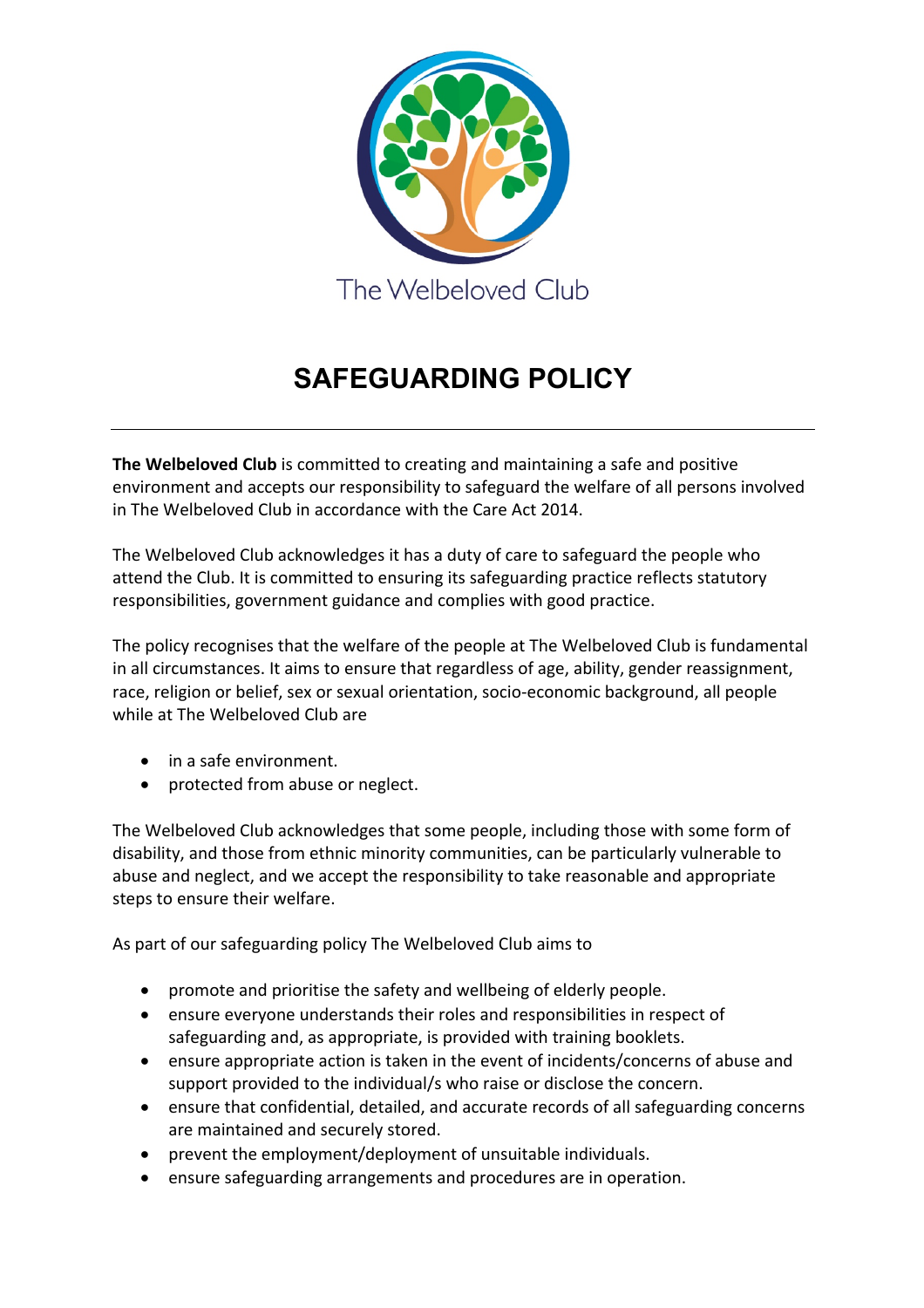The policy and procedures will be promoted and are mandatory for everyone involved in The Welbeloved Club. Failure to comply with the policy and procedures will be addressed without delay and may result in exclusion from any involvement in the Club as determined by the Trustees.

**Capacity** refers to the ability to 'make a decision' at a particular time, for example when under considerable stress. The starting assumption must always be that a person has the capacity to 'make a decision' unless it can be established that they lack capacity (Mental Capacity Act 2005).

**Abuse** is a violation of an individual's human and civil rights by another person or persons. See *Types of Abuse and Neglect* below for further explanations.

**Adult safeguarding** is protecting a person's right to live in safety, free from abuse and neglect.

# **Types of Abuse and Neglect** include:

- Self-neglect
- Modern Slavery
- Domestic Abuse and coercive control
- Discriminatory Abuse
- Organisational Abuse
- Physical Abuse
- Sexual Abuse
- Financial or Material Abuse
- Neglect
- Emotional or Psychological Abuse

Not included in the Care Act 2014 but also relevant:

- Cyber Bullying
- Forced Marriage

## **What to do if you have a concern, or if someone raises concerns with you.**

- It is not your responsibility to decide whether or not an adult has been abused. It is, however, everyone's responsibility to respond to and report concerns.
- If someone is in immediate danger, and the Lead Safeguarding / Welfare Officer is not immediately available, contact the police on 999 straight away.
- Where you suspect that a crime is being committed, and the Lead Safeguarding / Welfare Officer is not immediately available, you must involve the police.
- If you have concerns and or you are told about possible or alleged abuse, poor practice or wider welfare issues you must report this to The Welbeloved Club Lead Safeguarding / Welfare Officer (Jo Gill). Or, if the Lead Safeguarding / Welfare Officer is implicated, then report to The Welbeloved Club Chair of Trustees (Philip Deeks).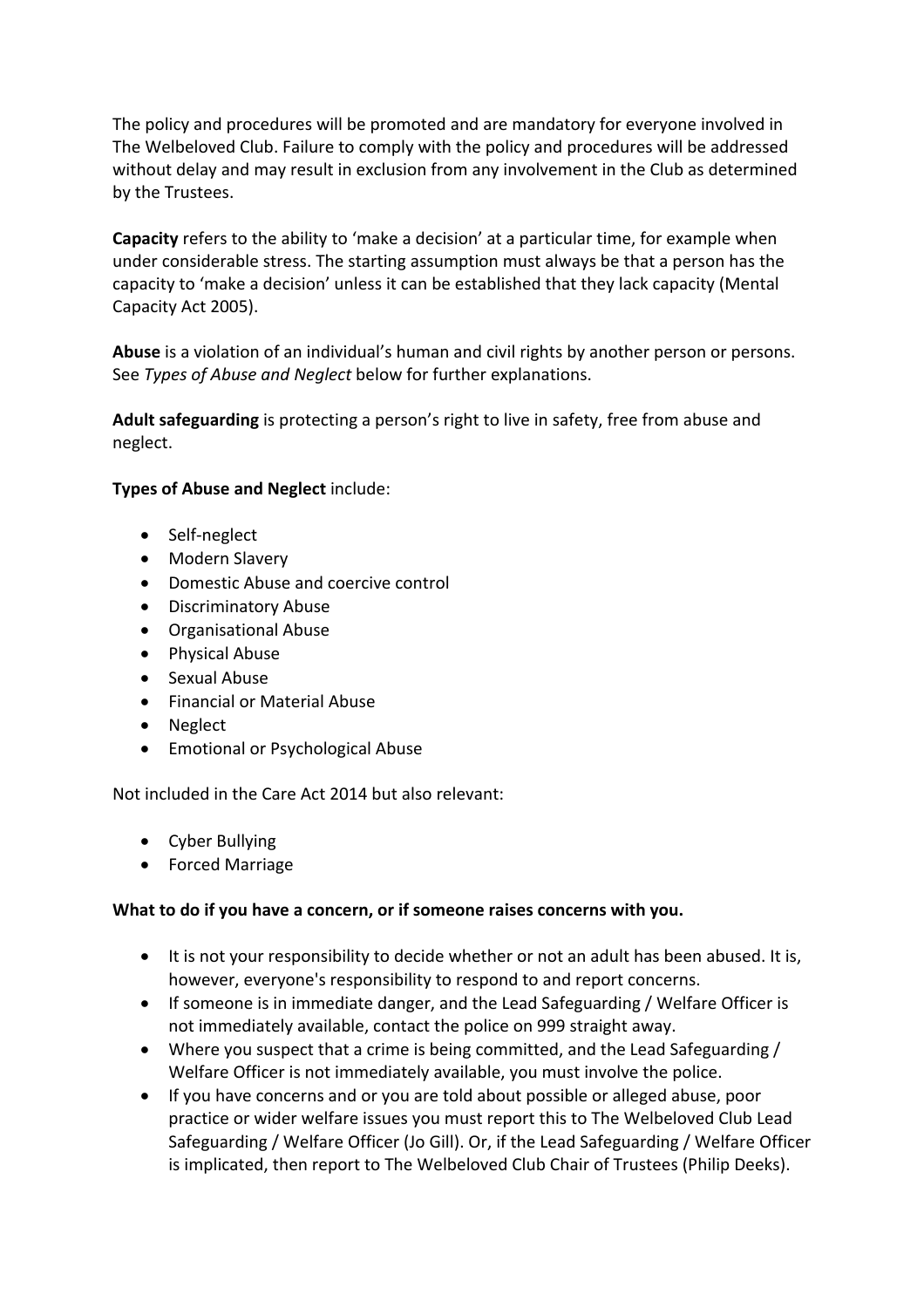When raising your concern with the Lead Safeguarding Officer, remember to involve the person you are concerned about. It is good practice to seek the adult's views on what they would like to happen next and to inform the adult you will be passing on your concern. It is important when considering your concern that you keep the person informed about any decisions and action taken, and always consider their needs and wishes.

# **How to respond to a concern**

- Make a note of your concerns.
- Make a note of what the person has said using his or her own words as soon as practicable, and pass this to the Lead Safeguarding Officer.
- Remember to make safeguarding personal. Discuss your safeguarding concerns with the adult, obtain their view of what they would like to happen, but inform them it is your duty to pass on your concerns to your Lead Safeguarding or Welfare Officer.
- Describe the circumstances in which the disclosure came about.
- Take care to distinguish between fact, observation, allegation and opinion. It is important that the information you have is accurate.
- Be mindful of the need to be confidential at all times. This information must only be shared with your Lead Safeguarding or Welfare Officer and others on a need-toknow basis.
- If the matter is urgent and relates to the immediate safety of an adult at risk, then contact the emergency services immediately.

# **Roles and responsibilities of those within The Welbeloved Club**

**The Welbeloved Club** is committed to having the following in place

- A Lead Safeguarding/Welfare Officer to produce and disseminate guidance and resources to support the policy and procedures.
- A clear line of accountability within the organisation for work on promoting the welfare of all adults (and, subject to any change decided upon by the Trustees, the line of accountability is that the Lead Safeguarding / Welfare Officer shall be accountable to the Chair of the Trustees, and that any Deputy who is appointed shall be accountable to the Lead).
- Procedures for dealing with allegations of abuse or poor practice against members of staff and volunteers.
- A regular review of our users relating to any concerns to be monitored that effectively deals with issues, manages concerns where necessary (i.e. where concerns arise about the behaviour of someone within The Welbeloved Club**.**
- Arrangements to work effectively with other organisations to safeguard and promote the welfare of adults, including arrangements for sharing information.
- Clear codes of conduct are in place for staff, volunteers and other relevant individuals.